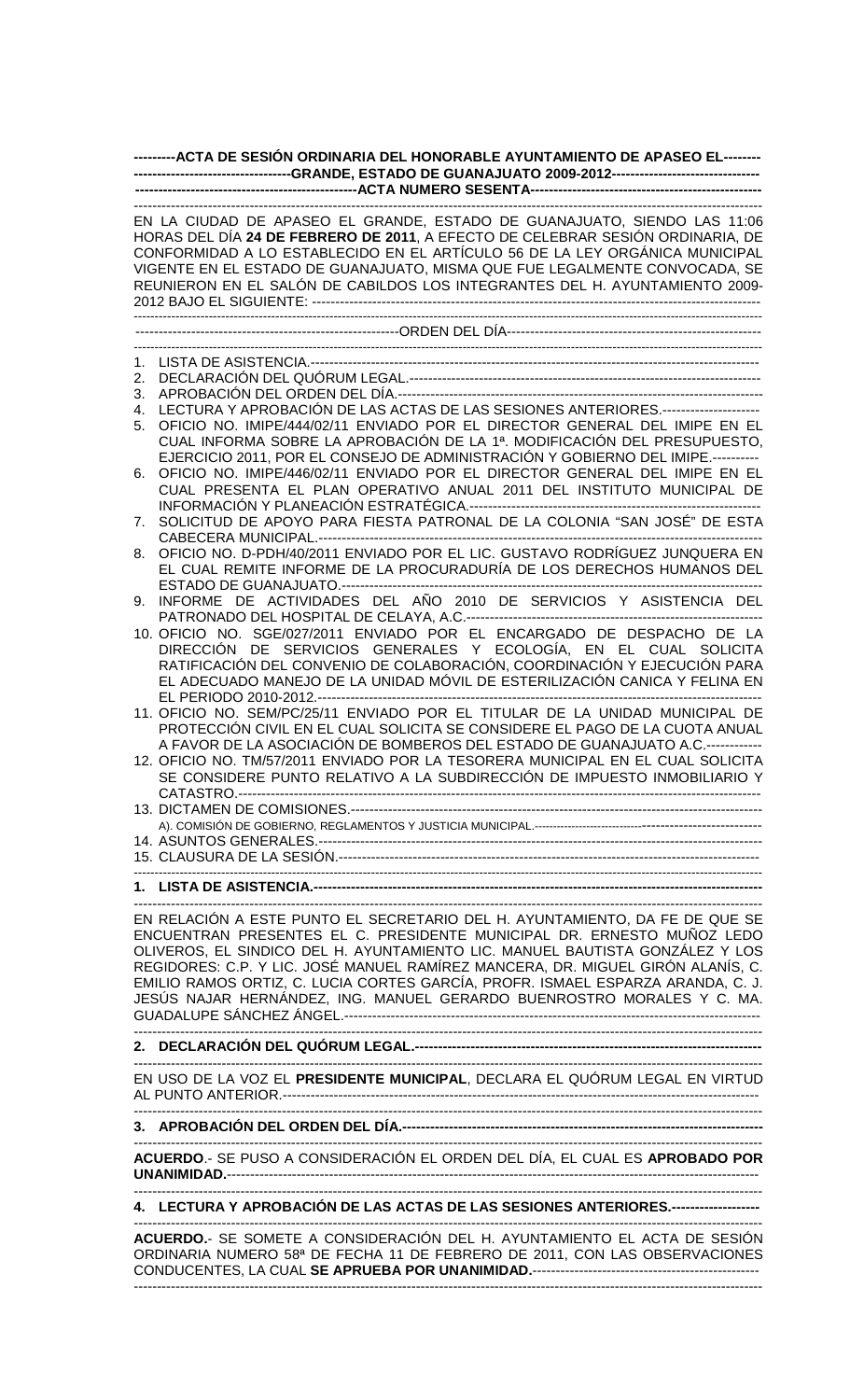**ACUERDO.**- SE SOMETE A CONSIDERACIÓN DEL H. AYUNTAMIENTO EL ACTA DE SESIÓN EXTRAORDINARIA Y SECRETA NUMERO 59ª DE FECHA 11 DE FEBRERO DE 2011, CON LAS OBSERVACIONES CONDUCENTES, LA CUAL **SE APRUEBA POR UNANIMIDAD.**-----------------------

---------------------------------------------------------------------------------------------------------------------------------------- **5. OFICIO NO. IMIPE/444/02/11 ENVIADO POR EL DIRECTOR GENERAL DEL IMIPE EN EL CUAL INFORMA SOBRE LA APROBACIÓN DE LA 1ª. MODIFICACIÓN DEL PRESUPUESTO, EJERCICIO 2011, POR EL CONSEJO DE ADMINISTRACIÓN Y GOBIERNO DEL IMIPE.---------** 

---------------------------------------------------------------------------------------------------------------------------------------- EL **SÍNDICO DEL H. AYUNTAMIENTO LIC. MANUEL BAUTISTA GONZÁLEZ**, PREGUNTA ¿EN QUE SE VA A UTILIZAR EL MONTO DE LA MODIFICACION?----------------------------------------------------

---------------------------------------------------------------------------------------------------------------------------------------- EL **DIRECTOR GENERAL DEL IMIPE, ING. ROBERTO RAMÍREZ MENDOZA**, RESPONDE QUE ES PARA PAGO DE LIMPIEZA Y ALGUNOS IMPREVISTOS.-----------------------------------------------------

---------------------------------------------------------------------------------------------------------------------------------------- **ACUERDO**.- EL H. AYUNTAMIENTO 2009-2012 SE DA POR ENTERADO DEL OFICIO NO. IMIPE/444/02/11 ENVIADO POR EL DIRECTOR GENERAL DEL IMIPE EN EL CUAL HACE DEL CONOCIMIENTO, QUE EL CONSEJO DE ADMINISTRACIÓN Y GOBIERNO DE ESE INSTITUTO APROBÓ LA 1ª MODIFICACIÓN DEL PRESUPUESTO DEL EJERCICIO 2011. **SE APRUEBA POR UNANIMIDAD**.-------------------------------------------------------------------------------------------------------------------

---------------------------------------------------------------------------------------------------------------------------------------- **6. OFICIO NO. IMIPE/446/02/11 ENVIADO POR EL DIRECTOR GENERAL DEL IMIPE EN EL CUAL PRESENTA EL PLAN OPERATIVO ANUAL 2011 DEL INSTITUTO MUNICIPAL DE INFORMACIÓN Y PLANEACIÓN ESTRATÉGICA.--------------------------------------------------------------** 

---------------------------------------------------------------------------------------------------------------------------------------- EL **REGIDOR ING. MANUEL GERARDO BUENROSTRO MORALES**, SUGIERE QUE SE AGENDE PARA UNA REUNIÓN DE TRABAJO POSTERIOR PARA QUE SE ANALICE CONJUNTAMENTE CON LOS PLANES DE OTRAS DEPENDENCIAS, PARA QUE A LA VEZ, VENGAN LOS DIRECTORES Y EXPONGAN.---------------------------------------------------------------------------------------------- ---------------------------------------------------------------------------------------------------------------------------------------

EL **REGIDOR DR. MIGUEL GIRÓN ALANÍS**, OPINA QUE SE ENVÍE TAMBIÉN A LA COMISIÓN DE DESARROLLO URBANO Y ECOLOGIA Y LA COMISION DE OBRAS PUBLICAS PARA QUE SE ANALICE Y PARA QUE NO SE PIERDA TIEMPO EN LO QUE LLEGAN LOS OTROS PLANES DE TRABAJO DE LAS DIFERENTES DIRECCIONES QUE HAY EN PRESIDENCIA.---------------------------

---------------------------------------------------------------------------------------------------------------------------------------- EL **REGIDOR ING. MANUEL GERARDO BUENROSTRO MORALES**, INSISTE EN LA IDEA DE QUE SE PRESENTE AL AYUNTAMIENTO.-----------------------------------------------------------------------------

---------------------------------------------------------------------------------------------------------------------------------------- EL **REGIDOR PROFR. ISMAEL ESPARZA ARANDA**, OPINA QUE NO NADA MAS SEA A LA COMISIÓN SINO QUE SEA EL PLENO DEL AYUNTAMIENTO.--------------------------------------------------

---------------------------------------------------------------------------------------------------------------------------------------- **ACUERDO**.- EN RELACIÓN AL OFICIO NO. IMIPE/446/02/11 ENVIADO POR EL DIRECTOR GENERAL DEL IMIPE EN EL CUAL PRESENTA EL PLAN OPERATIVO ANUAL 2011 DEL INSTITUTO MUNICIPAL DE INFORMACIÓN Y PLANEACIÓN ESTRATÉGICA, SE APRUEBA SE AGENDE UNA REUNIÓN DE TRABAJO PARA SU ANÁLISIS Y SE PASE A UNA SESIÓN DE AYUNTAMIENTO POSTERIOR. **SE APRUEBA POR UNANIMIDAD**.------------------------------------------

---------------------------------------------------------------------------------------------------------------------------------------- **ACUERDO.**- SE APRUEBA SOLICITAR A LOS DIRECTORES DE ÁREA DE LA ADMINISTRACIÓN MUNICIPAL 2009-2012 PRESENTAR SU PLAN OPERATIVO ANUAL 2011. **SE APRUEBA POR UNANIMIDAD**.-------------------------------------------------------------------------------------------------------------------

---------------------------------------------------------------------------------------------------------------------------------------- **7. SOLICITUD DE APOYO PARA FIESTA PATRONAL DE LA COLONIA "SAN JOSÉ" DE ESTA CABECERA MUNICIPAL.-----------------------------------------------------------------------------------------------** 

---------------------------------------------------------------------------------------------------------------------------------------- EL **REGIDOR DR. MIGUEL GIRÓN ALANÍS**, PREGUNTA SI ¿YA SE DIO UNA APORTACIÓN PARA ESA FIESTA EL AÑO PASADO?----------------------------------------------------------------------------------

---------------------------------------------------------------------------------------------------------------------------------------- EL **REGIDOR PROFR. ISMAEL ESPARZA ARANDA**, COMENTA QUE HA VISTO QUE SE REALIZA ESTA FIESTA CADA AÑO, PERO EN EL OFICIO NO MENCIONA QUE CANTIDAD SOLICITA.-------------------------------------------------------------------------------------------------------------------------

----------------------------------------------------------------------------------------------------------------------------------------

**ACUERDO**.- EN RELACIÓN A LA SOLICITUD DE APOYO PARA FIESTA PATRONAL DE LA COLONIA "SAN JOSÉ" DE ESTA CABECERA MUNICIPAL, ESTE SE DEJARA PENDIENTE PARA AGREGARLO A LA LISTA DE APOYOS PARA EL AÑO 2012. **SE APRUEBA POR UNANIMIDAD**.-- ----------------------------------------------------------------------------------------------------------------------------------------

**8. OFICIO NO. D-PDH/40/2011 ENVIADO POR EL LIC. GUSTAVO RODRÍGUEZ JUNQUERA EN EL CUAL REMITE INFORME DE LA PROCURADURÍA DE LOS DERECHOS HUMANOS DEL ESTADO DE GUANAJUATO.------------------------------------------------------------------------------------------** 

---------------------------------------------------------------------------------------------------------------------------------------- **ACUERDO**.- ESTE H. AYUNTAMIENTO 2009-2012 SE DA POR ENTERADO DEL INFORME DE ACTIVIDADES DE LA PROCURADURÍA DE LOS DERECHOS HUMANOS DEL ESTADO DE GUANAJUATO, QUE CONTIENE LAS PRINCIPALES ACCIONES EMPRENDIDAS DURANTE EL PERIODO DE ENERO A DICIEMBRE DE 2010. **SE APRUEBA POR UNANIMIDAD**.---------------------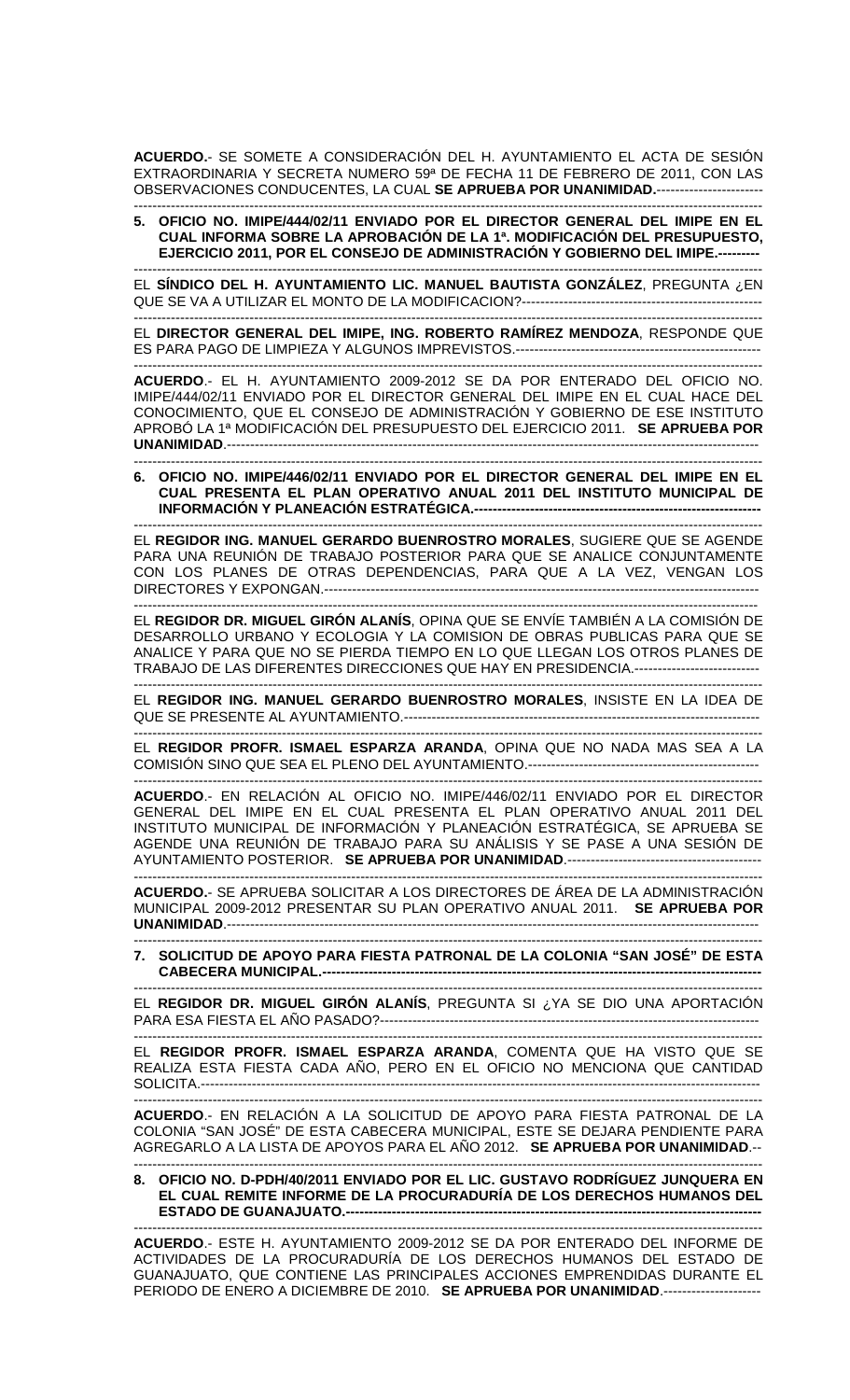## ---------------------------------------------------------------------------------------------------------------------------------------- **9. INFORME DE ACTIVIDADES DEL AÑO 2010 DE SERVICIOS Y ASISTENCIA DEL PATRONATO DEL HOSPITAL DE CELAYA, A.C.--------------------------------------------------------------**

---------------------------------------------------------------------------------------------------------------------------------------- **ACUERDO**.- ESTE H. AYUNTAMIENTO 2009-2012 SE DA POR ENTERADO DEL INFORME DE ACTIVIDADES DEL AÑO 2010 DE SERVICIOS Y ASISTENCIA DEL PATRONATO DEL HOSPITAL GENERAL DE CELAYA, A.C. **SE APRUEBA POR UNANIMIDAD**.----------------------------------------------

---------------------------------------------------------------------------------------------------------------------------------------- **10. OFICIO NO. SGE/027/2011 ENVIADO POR EL ENCARGADO DE DESPACHO DE LA DIRECCIÓN DE SERVICIOS GENERALES Y ECOLOGÍA, EN EL CUAL SOLICITA RATIFICACIÓN DEL CONVENIO DE COLABORACIÓN, COORDINACIÓN Y EJECUCIÓN PARA EL ADECUADO MANEJO DE LA UNIDAD MÓVIL DE ESTERILIZACIÓN CANINA Y FELINA EN EL PERIODO 2010-2012.----**

---------------------------------------------------------------------------------------------------------------------------------------- **ACUERDO**.- SE RATIFICA EL CONVENIO DE COLABORACIÓN, COORDINACIÓN Y EJECUCIÓN PARA EL ADECUADO MANEJO DE LA UNIDAD MÓVIL DE ESTERILIZACIÓN CANINA Y FELINA EN EL PERIODO 2010-2011 Y SE AUTORIZA EL DEPOSITO ANUAL POR LA CANTIDAD DE \$6,000.00 (SEIS MIL PESOS 00/100M.N.). **SE APRUEBA POR UNANIMIDAD**.---------------------------- ----------------------------------------------------------------------------------------------------------------------------------------

**11. OFICIO NO. SEM/PC/25/11 ENVIADO POR EL TITULAR DE LA UNIDAD MUNICIPAL DE PROTECCIÓN CIVIL EN EL CUAL SOLICITA SE CONSIDERE EL PAGO DE LA CUOTA ANUAL A FAVOR DE LA ASOCIACIÓN DE BOMBEROS DEL ESTADO DE GUANAJUATO A.C.----------------------------------------------------------------------------------------------------------------------------** 

EL **PRESIDENTE MUNICIPAL DR. ERNESTO MUÑOZ LEDO OLIVEROS**, SOLICITA QUE EL SECRETARIO LE DE SEGUIMIENTO PARA VER QUE PASO CON LOS ENGOMADOS DEL AÑO 2010 Y VER QUE SE CUMPLA CON LOS OBJETIVOS.-------------------------------------------------------------

----------------------------------------------------------------------------------------------------------------------------------------

---------------------------------------------------------------------------------------------------------------------------------------- **ACUERDO**.- SE APRUEBA SE ASIGNE LA CANTIDAD DE \$ 10,000.00 (DIEZ MIL PESOS 00/100M.N.) PARA EL PAGO DE LA CUOTA ANUAL 2011 A FAVOR DE LA ASOCIACIÓN DE BOMBEROS DEL ESTADO DE GUANAJUATO, A.C. **SE APRUEBA POR UNANIMIDAD**.--------------

---------------------------------------------------------------------------------------------------------------------------------------- **12. OFICIO NO. TM/57/2011 ENVIADO POR LA TESORERA MUNICIPAL EN EL CUAL SOLICITA SE CONSIDERE PUNTO RELATIVO A LA SUBDIRECCIÓN DE IMPUESTO INMOBILIARIO Y CATASTRO.-----------------------------------------------------------------------------------------------------------------** 

----------------------------------------------------------------------------------------------------------------------------------------

**ACUERDO**.- SE AUTORIZA DAR DE BAJA LAS SIGUIENTES CUENTAS CATASTRALES: 1. NO. 03E000059001, A NOMBRE DE ESCUTIA NÚÑEZ JOSÉ EN COLONIA SAN JOSÉ Y 2. NO. 03c000407001 A NOMBRE DE CÁRDENAS PRADO INÉS EN CALLE PRIVADA DE LOS MUÑOZ, COLONIA LA PASTORCITA. **SE APRUEBA POR UNANIMIDAD**.---------------------------------------------- ----------------------------------------------------------------------------------------------------------------------------------------

**13. DICTAMEN DE COMISIONES.----------------------------------------------------------------------------------------- A). COMISIÓN DE GOBIERNO, REGLAMENTOS Y JUSTICIA MUNICIPAL.------------------------------------------------------------** 

---------------------------------------------------------------------------------------------------------------------------------------- EL **REGIDOR C.P. Y LIC. JOSÉ MANUEL RAMÍREZ MANCERA**, PROPONE QUE EL DICTAMEN SE DEVUELVA A LA COMISIÓN PARA REVISARLO.----------------------------------------------------------------

---------------------------------------------------------------------------------------------------------------------------------------- LA **REGIDORA C. LUCIA CORTES GARCÍA**, PREGUNTA SI EL AMPARO PRESENTADO POR EL DIRECTOR DEL IMIPE NO PERJUDICA AL AYUNTAMIENTO.---------------------------------------------------

---------------------------------------------------------------------------------------------------------------------------------------- EL **SECRETARIO DEL H. AYUNTAMIENTO LIC. JUAN ANTONIO GARCÍA OLIVEROS**, RESPONDE QUE NO LIMITA HASTA QUE EL JUEZ ORDENE UNA RESOLUCION DEFINITIVA.-----

---------------------------------------------------------------------------------------------------------------------------------------- **ACUERDO**.- SE APRUEBA QUE EL DICTAMEN NO. CRGRyJM/10/02/2011 DE LA COMISIÓN DE GOBIERNO, REGLAMENTOS Y JUSTICIA MUNICIPAL, SE REGRESE A LA COMISIÓN EN CITA PARA QUE SE LE REALICEN AJUSTES Y SE PASE EN UNA SESION POSTERIOR. **SE APRUEBA POR UNANIMIDAD**.--------------------------------------------------------------------------------------------

---------------------------------------------------------------------------------------------------------------------------------------- **14. ASUNTOS GENERALES.-----------------------------------------------------------------------------------------------** 

---------------------------------------------------------------------------------------------------------------------------------------- **I.- INTERVENCION DEL SECRETARIO DEL H. AYUNTAMIENTO, LIC. JUAN ANTONIO GARCÍA OLIVEROS.---**

---------------------------------------------------------------------------------------------------------------------------------------- **A).** PROPUESTA DE PROYECTO PARA CREAR ARBOLES POR PARTE DEL COORDINADOR DE ECOLOGÍA DE LA DIRECCIÓN DE SERVICIOS GENERALES.---------------------------------------------------

---------------------------------------------------------------------------------------------------------------------------------------- EL **REGIDOR ING. MANUEL GERARDO BUENROSTRO MORALES**, MENCIONA QUE EL PROYECTO ESTA MUY HECHO A LA CARRERA Y CONSIDERA QUE SE REGRESE PARA QUE SE HAGA DE UNA MEJOR MANERA.------------------------------------------------------------------------------------ ----------------------------------------------------------------------------------------------------------------------------------------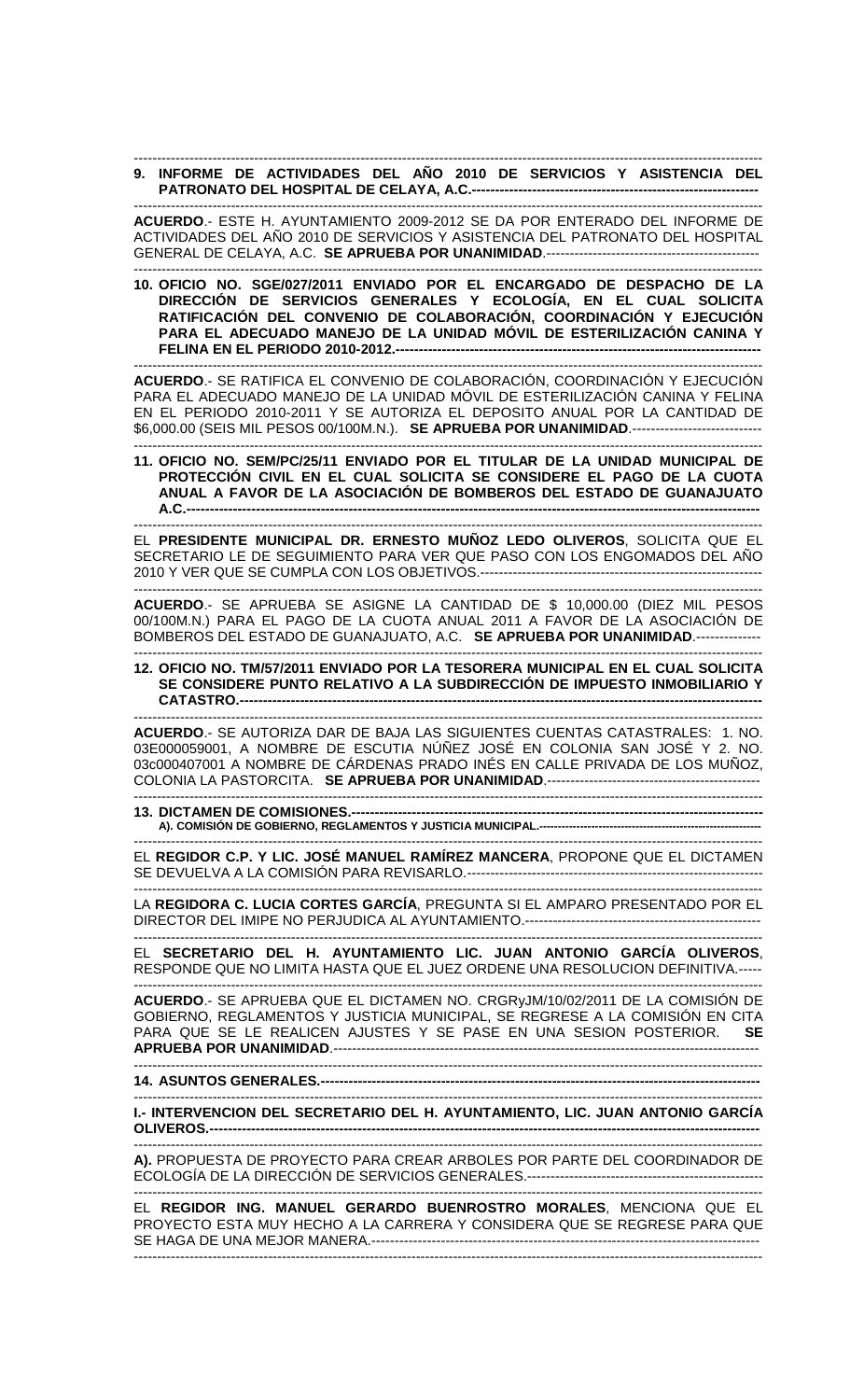EL **PRESIDENTE MUNICIPAL DR. ERNESTO MUÑOZ LEDO OLIVEROS**, SOLICITA SE APRUEBE HASTA LOS \$ 14,000.00, PORQUE AL COORDINADOR LE ESTÁN PONIENDO UN TERMINO Y QUE SE HAGAN LOS AJUSTES CORRESPONDIENTES.----------------------------------------------------------

---------------------------------------------------------------------------------------------------------------------------------------- **ACUERDO**.- SE APRUEBA EL PROYECTO TÉCNICO PARA LA CONSTRUCCIÓN DE 2000 ARBOLES NUEVOS MEDIANTE TÉCNICA DEL ACODO CON 2 PULGADAS DE DIÁMETRO X 2 METROS DE ANCHO, PRESENTADO POR LA DIRECCIÓN DE SERVICIOS GENERALES Y ECOLOGÍA, ASÍ MISMO SE APRUEBA SE LE ASIGNE A ESTE LA CANTIDAD DE \$ 14,000.00 (CATORCE MIL PESOS 00/100M.N.). **SE APRUEBA POR UNANIMIDAD**.---------------------------------- ----------------------------------------------------------------------------------------------------------------------------------------

**B).** PROPUESTA DE PROYECTO DE TRATAMIENTO DE RESIDUOS DE ARBOLES.-------------------- ----------------------------------------------------------------------------------------------------------------------------------------

EL **REGIDOR ING. MANUEL GERARDO BUENROSTRO MORALES**, MENCIONA QUE ES EL MISMO CASO DEL OTRO, TIENE ALGUNAS INCONSISTENCIAS Y HAY QUE HACER ALGUNOS AJUSTES.-------------------------------------------------------------------------------------------------------------------------

---------------------------------------------------------------------------------------------------------------------------------------- LA **REGIDORA C. LUCIA CORTES GARCÍA**, PREGUNTA SI NO SE TIENE OTRA PRIORIDAD EN LA DIRECCIÓN COMO LO ES UN COMPACTADOR DE BASURA.----------------------------------------------

---------------------------------------------------------------------------------------------------------------------------------------- **ACUERDO**.- SE APRUEBA EL PROYECTO "TRATAMIENTO ADECUADO DE RESIDUOS DE ARBOLES Y VEGETALES Y GENERACIÓN DE PRODUCTOS PARA LA COMUNIDAD" PRESENTADO POR LA DIRECCIÓN DE SERVICIOS GENERALES Y ECOLOGÍA, ASÍ MISMO SE AUTORIZA SE TOME DE LA PARTIDA NO. 5.2.1.0.4238 TRANSFERENCIAS PARA PARTICIPACIONES Y APORTACIONES, FONDO II RAMO 33, LA CANTIDAD DE \$ 321,150.00 (TRESCIENTOS VEINTIÚN MIL CIENTO CINCUENTA PESOS 00/100M.N.) QUE CORRESPONDE AL 50% DEL COSTO DEL PROYECTO. **SE APRUEBA POR UNANIMIDAD**.------------------------------- ----------------------------------------------------------------------------------------------------------------------------------------

**C).** OFICIO NO. IMIPE/438/02/22 ENVIADO POR EL DIRECTOR GENERAL DEL IMIPE EN EL CUAL INFORMA SOBRE RENUNCIA AL CARGO HONORIFICO DE PRESIDENTE DEL CONSEJO EL C. BRUNO CRUZ REBOLLEDO.--------------------------------------------------------------------------------------- ----------------------------------------------------------------------------------------------------------------------------------------

EL **PRESIDENTE MUNICIPAL DR. ERNESTO MUÑOZ LEDO OLIVEROS**, OPINA QUE SE LES HUBIERA ANEXADO EL OFICIO FIRMADO POR BRUNO CRUZ REBOLLEDO, ASÍ MISMO INFORME QUIEN ES EL CONSEJERO QUE SE DIO DE BAJA Y PROPONE SE ENVÍE A COMISIÓN PARA QUE ENVÍEN MAS INFORMACIÓN.--------------------------------------------------------------

---------------------------------------------------------------------------------------------------------------------------------------- EL **REGIDOR C.P. Y LIC. JOSÉ MANUEL RAMÍREZ MANCERA**, PROPONE SE HAGA UN ESCRITO EN EL CUAL SE SOLICITE AL DIRECTOR GENERAL MODIFIQUE EL PUNTO 2 Y ELIMINE EL PUNTO 4.--------------------------------------------------------------------------------------------------------

---------------------------------------------------------------------------------------------------------------------------------------- EL **PRESIDENTE MUNICIPAL DR. ERNESTO MUÑOZ LEDO OLIVEROS**, CUESTIONA ¿PORQUE NO SE LE INFORMO AL AYUNTAMIENTO DE ESTA RENUNCIA SI FUE DESDE EL MES DE DICIEMBRE?--------------------------------------------------------------------------------------------------------------------- ----------------------------------------------------------------------------------------------------------------------------------------

**ACUERDO**.- EN RELACIÓN AL OFICIO NO. IMIPE/438/02/22 ENVIADO POR EL DIRECTOR GENERAL DEL IMIPE EN EL CUAL INFORMA SOBRE RENUNCIA AL CARGO HONORIFICO DE PRESIDENTE DEL CONSEJO EL C. BRUNO CRUZ REBOLLEDO, SE APRUEBA QUE A TRAVÉS DEL SECRETARIO DEL H. AYUNTAMIENTO SE SOLICITE MAS INFORMACIÓN Y POSTERIORMENTE SE ENVÍE A LA COMISIÓN DE GOBIERNO, REGLAMENTOS Y JUSTICIA MUNICIPAL. **SE APRUEBA POR UNANIMIDAD**.-------------------------------------------------------------------- ----------------------------------------------------------------------------------------------------------------------------------------

**D).** OFICIO NO. R/019/2011 ENVIADO POR EL REGIDOR ING. MANUEL GERARDO BUENROSTRO MORALES EN EL CUAL SOLICITA DAR SEGUIMIENTO A RECOMENDACIÓN DE CONTRALORÍA.----------------------------------------------------------------------------------------------------------------- ----------------------------------------------------------------------------------------------------------------------------------------

EL **REGIDOR ING. MANUEL GERARDO BUENROSTRO MORALES**, MANIFIESTA QUE LA INTENCIÓN ES DE QUE SI HAY RECOMENDACIÓNES SE LES DE SEGUIMIENTO PARA VER SI SE CORRIGEN.------------------------------------------------------------------------------------------------------------------

---------------------------------------------------------------------------------------------------------------------------------------- **ACUERDO**.- SE APRUEBA QUE EL OFICIO NO. R/019/2011 ENVIADO POR EL REGIDOR ING. MANUEL GERARDO BUENROSTRO MORALES EN EL CUAL SOLICITA DAR SEGUIMIENTO A RECOMENDACIÓN DE CONTRALORÍA MUNICIPAL, PASE A LA COMISIÓN DE HACIENDA PATRIMONIO Y CUENTA PUBLICA PARA SU REVISIÓN Y ANÁLISIS. **SE APRUEBA POR UNANIMIDAD**.-------------------------------------------------------------------------------------------------------------------

**E).** OFICIO NO. R/020/2011 ENVIADO POR EL REGIDOR ING. MANUEL GERARDO BUENROSTRO MORALES EN EL CUAL SOLICITA INFORMES TRIMESTRALES DEL CMAPA, COMUDAJ Y SISTEMA DIF MUNICIPAL.--------------------------------------------------------------------------------

----------------------------------------------------------------------------------------------------------------------------------------

----------------------------------------------------------------------------------------------------------------------------------------

**ACUERDO**.- EN RELACIÓN AL OFICIO NO. R/020/2011 ENVIADO POR EL REGIDOR ING. MANUEL GERARDO BUENROSTRO MORALES EN EL CUAL SOLICITA INFORMES TRIMESTRALES DEL CMAPA, COMUDAJ Y SISTEMA DIF MUNICIPAL, SE APRUEBA QUE A